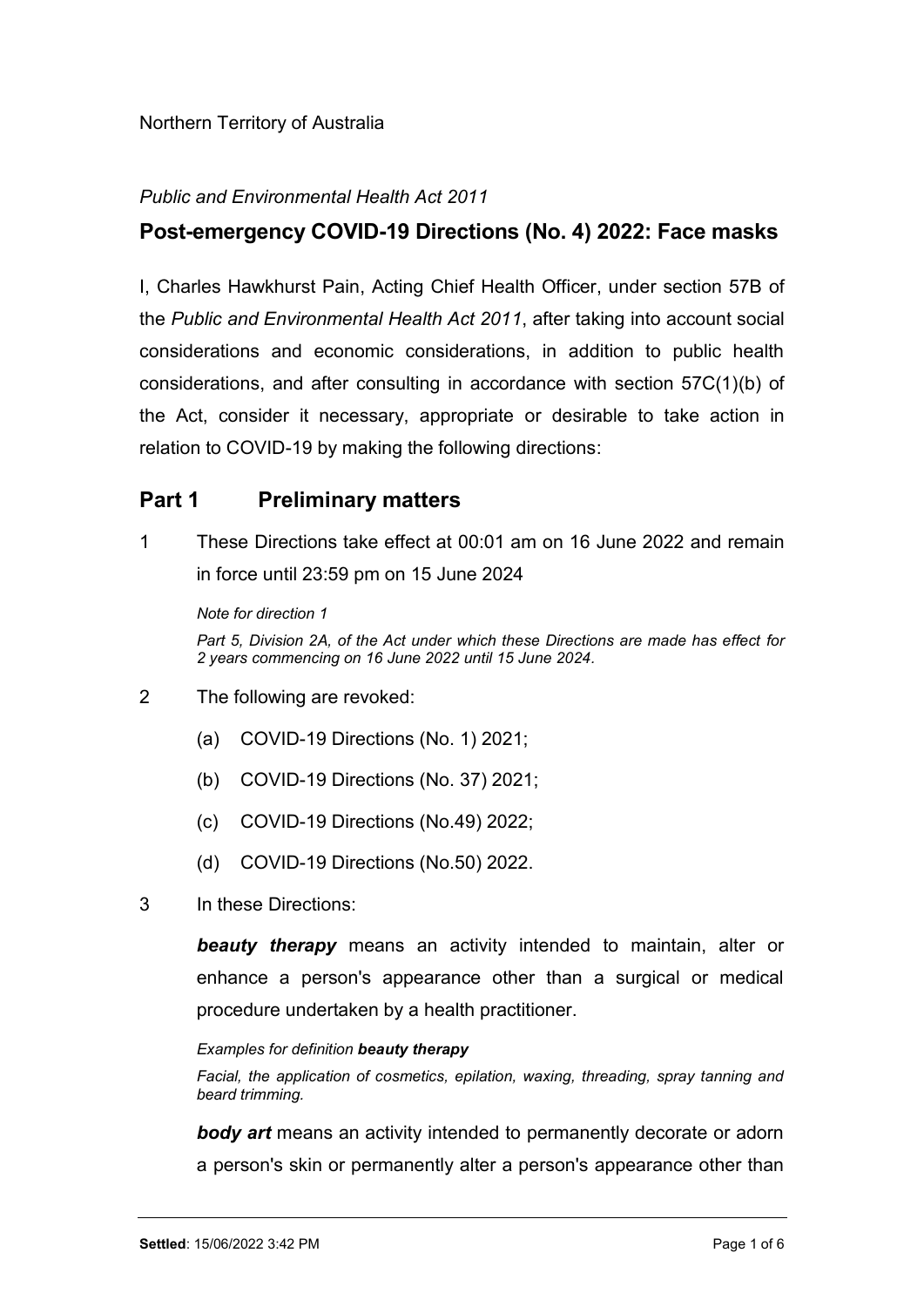a surgical or medical procedure undertaken by a health practitioner.

Examples for definition body art Tattooing, ear piercing or body modification.

#### health practitioner means:

- (a) a person registered under the Health Practitioner Regulation National Law to practise in a health profession (other than as a student); or
- (b) an audiologist or a speech pathologist.

high risk place, see direction 4.

residence includes commercial visitor accommodation but does not include a high risk place.

- 4 The following are *high risk places*:
	- (a) a hospital;
	- (b) a residential facility within the meaning of section 2 of the Disability Services Act 1993;
	- (c) a custodial correctional facility within the meaning of section 11 of the Correctional Services Act 2014;
	- (d) a detention centre within the meaning of section 5 of the Youth Justice Act 2005;
	- (e) an aged care facility;
	- (f) a renal hostel;
	- (g) a family violence shelter;
	- (h) a sobering up shelter;
	- (i) a homeless shelter.

## Part 2 Requirement to wear face mask

- 5 The obligation to wear a face mask under this Part is subject to the exceptions in Part 3.
- 6 A person must wear a face mask at all times when the person is inside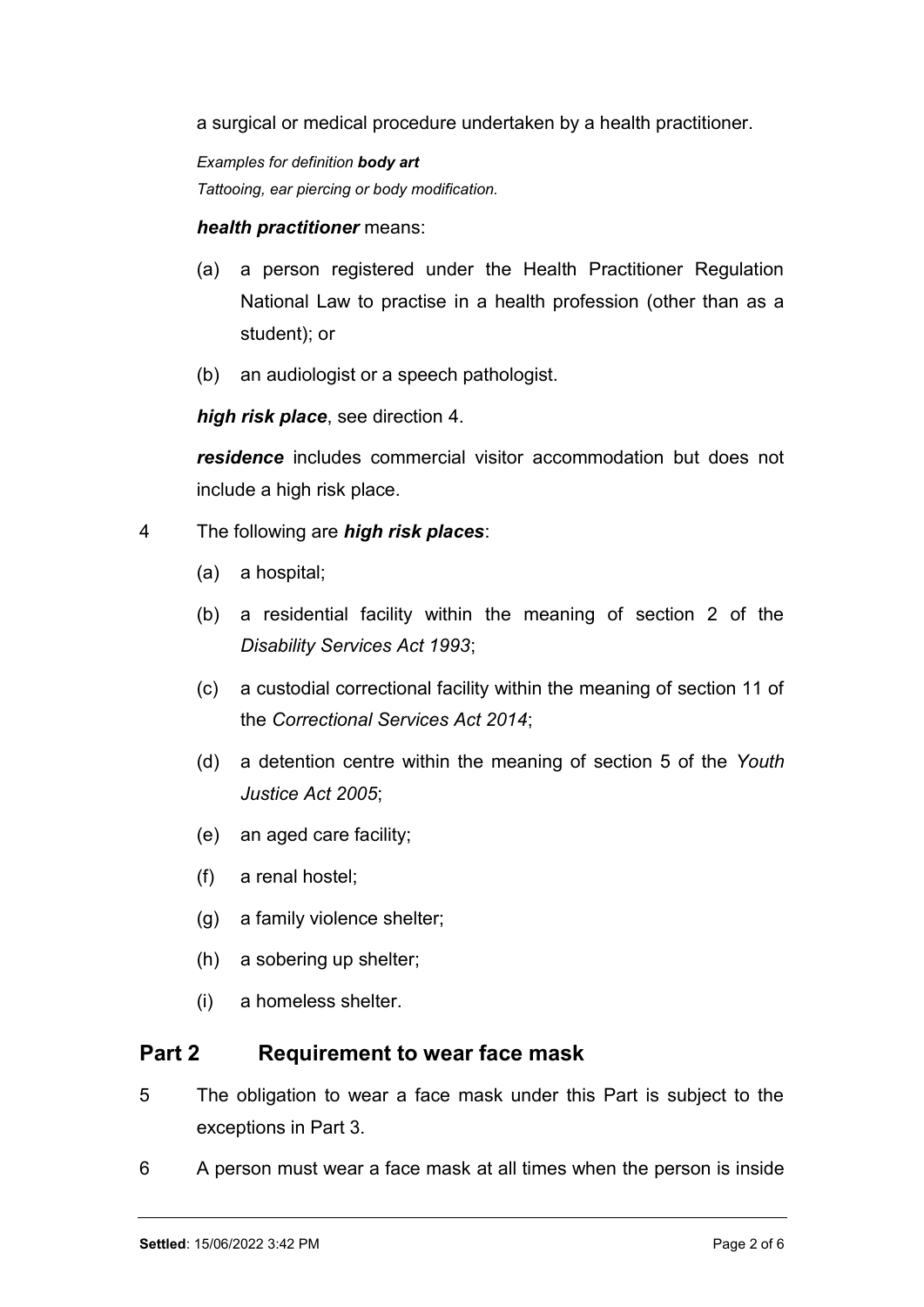any premises or vehicle within any of the following places and cannot maintain a distance of 1.5 m from other people:

- (a) a high risk place;
- (b) a clinic for general medical practitioners;
- (c) a remote health centre or clinic.
- 7 A person must wear a mask at all times while on board an aircraft that is in the Territory.
- 8 A person who is a disability support worker or personal carer must wear a face mask at all times when the person is providing services inside any premises or vehicle within a residence and cannot maintain a distance of 1.5 m from other people.
- 9 A person who is required under this Part to wear a face mask must wear the face mask securely over the person's nose and mouth.

### Part 3 Exceptions to requirement to wear face mask

- 10 A person is not required to wear a face mask under Part 2 if the person:
	- (a) subject to direction 8, is inside the residence of the person or another person; or
	- (b) is a child:
		- (i) under the age of 12 years; or
		- (ii) attending primary school, while at school; or
	- (c) has a physical or mental health illness or condition, or a disability, that makes wearing a face mask unsuitable; or
	- (d) a person whose health and safety in the workplace would be at risk, as determined in accordance with the work health and safety guidelines applicable to the person's workplace, if the person wore a mask; or
	- (e) is engaged in exercise or is swimming; or
	- (f) is communicating with a person who is hearing impaired and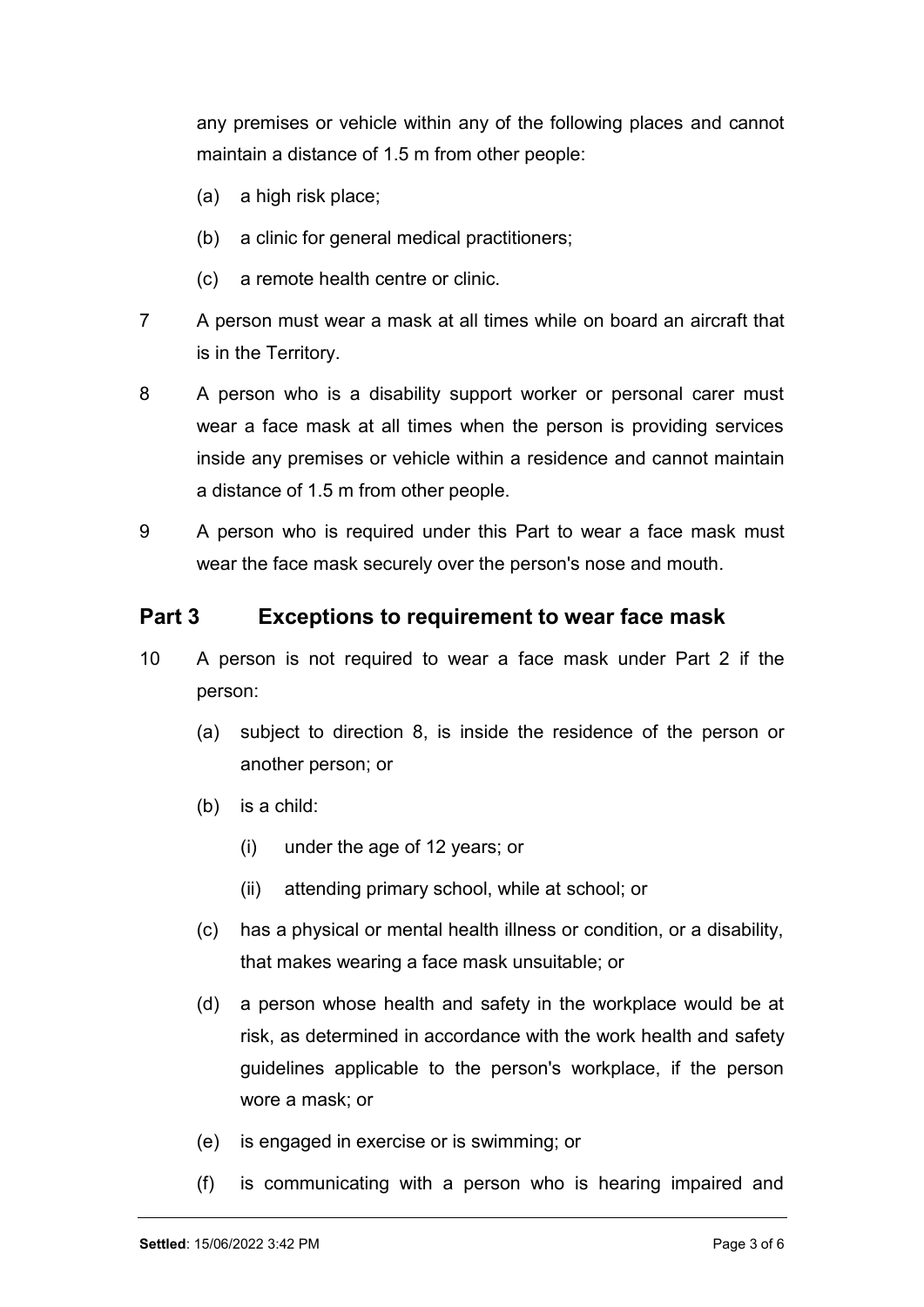visibility of the person's mouth is essential; or

- (g) is inside a private vehicle or vessel, that is not being used for commercial purposes, or is alone in a commercial vehicle or vessel; or
- (h) is eating or drinking; or
- (i) is asked to remove the face mask to ascertain the person's identity; or
- (j) is a health practitioner and needs to remove the face mask in order to administer treatment to a person; or
- (k) is requested by a health practitioner to remove the face mask in order to enable the practitioner to administer treatment to the person; or
- (l) is requested by a person carrying out beauty therapy or body art to remove the face mask in order to enable the person to carry out the beauty therapy or body art on the person; or
- (m) is a teacher, educator or child care worker in a school or child care facility who removes it for the purpose of teaching or child care activities; or
- (n) is wearing an oxygen mask; or
- (o) must remove it in an emergency.

## Part 4 General matters

- 11 A police officer or an authorised officer may:
	- (a) request a person who is not wearing a face mask as required by these Directions to state the person's reason for not doing so; and
	- (b) if the person claims to have a physical or mental health illness or condition, or a disability, that makes wearing a face mask unsuitable  $-$  require the person to produce evidence to support that claim.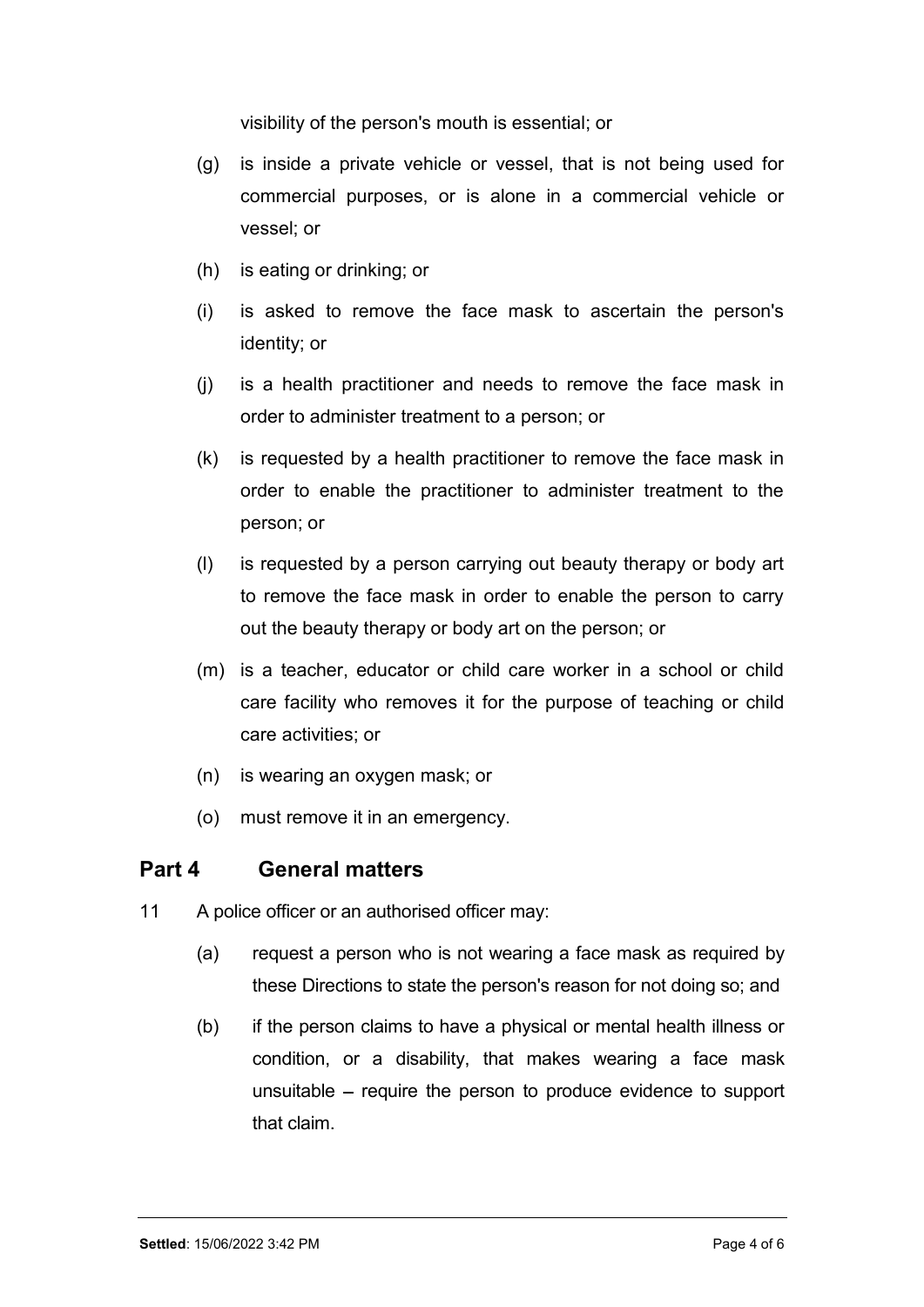# Part 5 Airports

12 In this Part:

controlled airport means each of the following airports:

- (a) Darwin International Airport;
- (b) Alice Springs Airport;
- (c) Connellan Airport;
- (d) Gove Airport;
- (e) Groote Eylandt Airport.

Note for definition controlled airport, paragraph (c) Connellan Airport is located in Yulara.

indoor area, of a controlled airport, means an area that is:

- (a) inside a terminal building; and
- (b) accessible to the public or passengers.
- 13 A person who is 12 years of age or older must wear a mask at all times while in an indoor area of a controlled airport.
- 14 Each of the following persons must wear a mask at all times while on the airfield of a controlled airport:
	- (a) a passenger who is 12 years of age or older;
	- (b) a cabin crew member.
- 15 A member of airport staff may:
	- (a) request a person who is not wearing a face mask as required by these Directions to state the person's reason for not doing so; and
	- (b) if the person claims to have a physical or mental health illness or condition, or a disability, that makes wearing a face mask unsuitable  $-$  require the person to produce evidence to support that claim.
- 16 This Part is repealed at 11:59 pm on 17 June 2022.